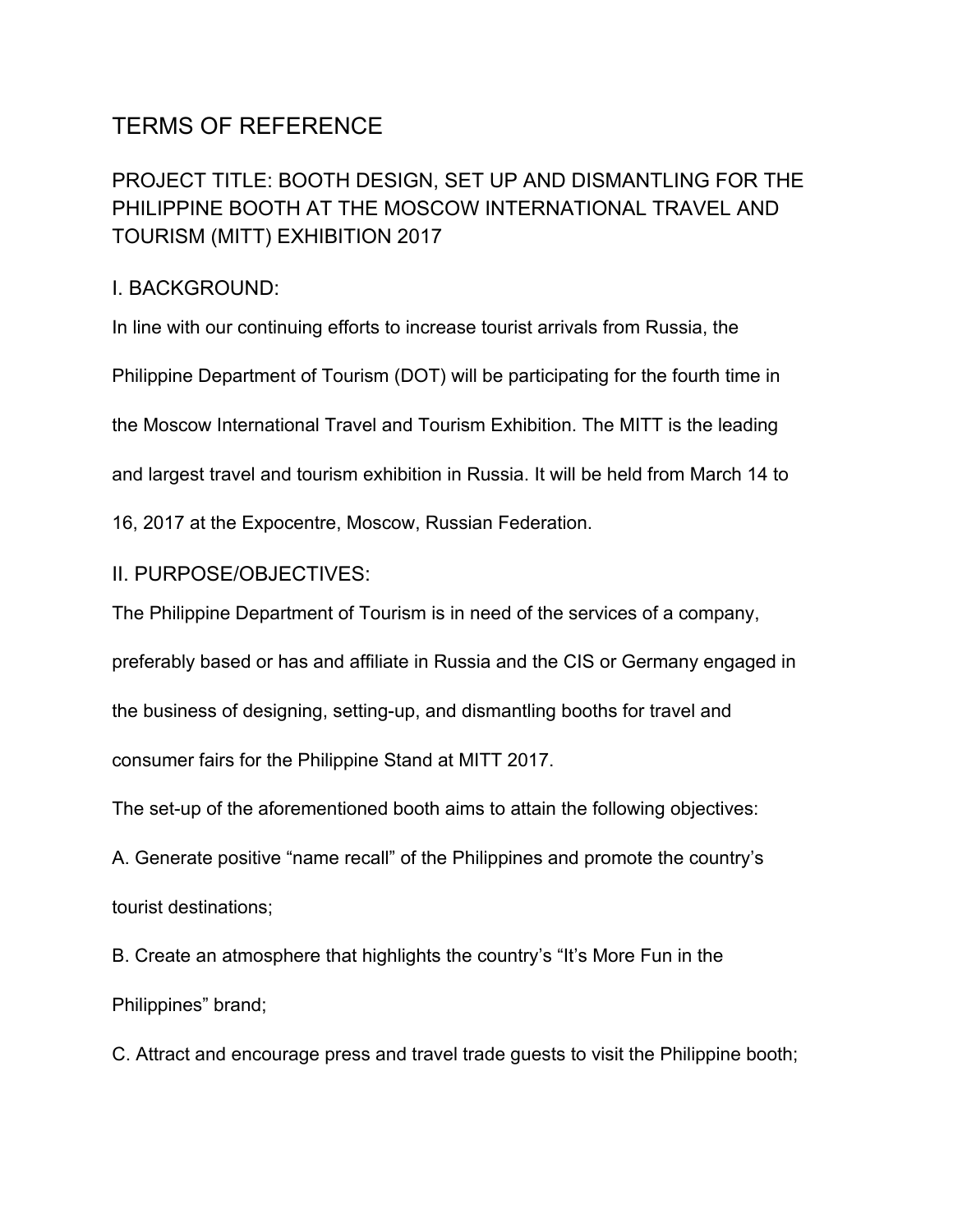D. Provide a highly functional yet visually appealing area for provision of Philippine tourism information, product updates, audio visual presentations, tabletop

business meetings, and other interactive activities.

To be able to achieve the above-mentioned objectives, bidders shall submit a

proposed design and layout for the aforementioned stand together with their

financial bid.

## III. SCOPE OF WORK/DELIVERABLES

The Philippine Department of Tourism requires a package of services for the

following:

A. Booth design, strictly following the rules and regulations set by the organizers

and the Philippine Department of Tourism.

### B. Booth Details

1. Size: 120 sq. m./island stand (4 sides open)

### 2. Layout

- Should feature Philippine furniture, decoration and accessories
- Should provide individual information counters each for the DOT and participating Philippine partners/exhibitors located along the perimeter of the stand (approximately 12-14 exhibitors)
- 1 General reception area
- 1 VIP reception area for high-level meetings
- Special area for live animation
- Interactive stations
- Storage area/pantry
- 1 big LED screen or three 42" TV screens
- Kitchen cum dining area for the Philippine delegation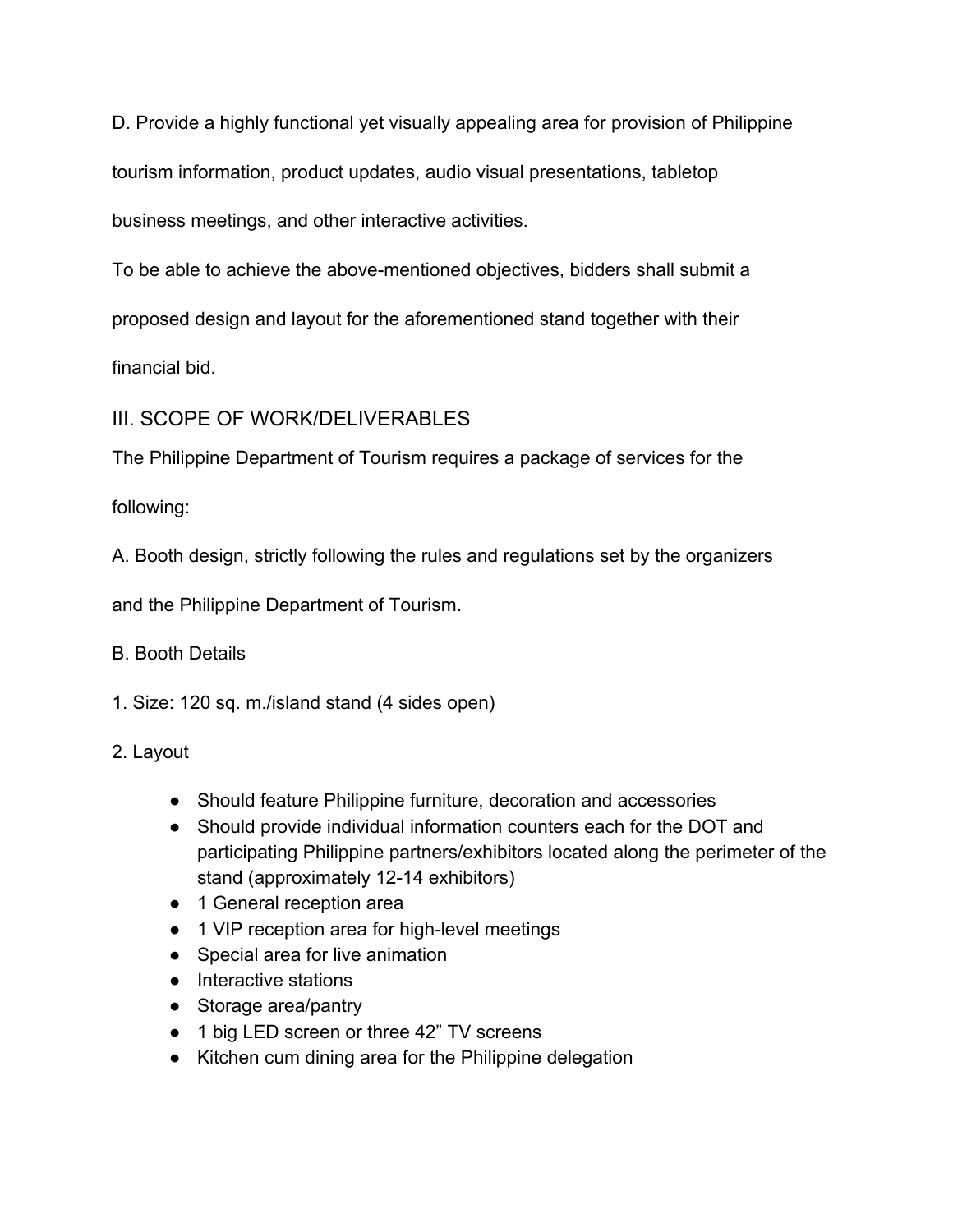- 3. General stand design theme: IT'S MORE FUN IN THE PHILIPPINES
- 4. Specific stand requirements and rental of equipment and furniture
	- Stand set-up inclusive of backlit walls, storage, kitchen, lockers for personal belongings, VIP area, animation area and a presentation area
	- Printing of appropriate backdrop visuals/banners/mini banners/interior decor as appropriate, fresh plants and flowers, sufficient lighting to convey a tropical island setting and other decorative elements
	- Elevated carpeted flooring to cover the electrical wiring and connections;
	- Philippine Information Counters should have the following: at least 2 chairs, power outlet, lockable cabinets, brochure racks, exhibitor directory and stand layout, appropriate visuals and accessories
	- Individual work stations should have the following: 1 counter with lockable storage cabinet, 2 bar stools, 1 meeting table, 3 chairs, individual electric outlets and adaptors, company signage on the counter and on the table and table centrepiece
	- Storage areas should have the following: lockable lockers, coat racks, ample shelves for brochures, trash bins with ample supply of trash bags and lockable door
	- General VIP reception areas should have the following: lounge chairs, center table, 1 big screen, at least 1.5m to 2m or three 42" TV screens and CD / DVD / USB player, appropriate lighting and accessories
	- Live animation area facing the Café/south entrance (please see the MITT floor plan), should have the following: public address system, appropriate lighting, furnishing and accessories, computer set with internet connection and printer, logo wall
	- Should feature Philippine furniture that would fit the "It's More Fun in the Philippines" setting and conform to the recommended layout by bidding company to include counters, tables, chairs, shelves, hangers, mirror, etc.
	- All exhibition venue connections and fees (ample supply of electricity, running water, suspensions and permits)
	- Sufficient power outlets and lighting
	- Service kitchen and dining area should have the following: sink with running water, hot and cold drinking water dispenser with ample supply of mineral water, coffee maker, small refrigerator, microwave, porcelain cups and saucers for VIP guests (per approximate quantity requirement), cutlery set for VIP guests (per approximate quantity requirement), glasses for VIP guests (per approximate quantity requirement) serving trays (per approximate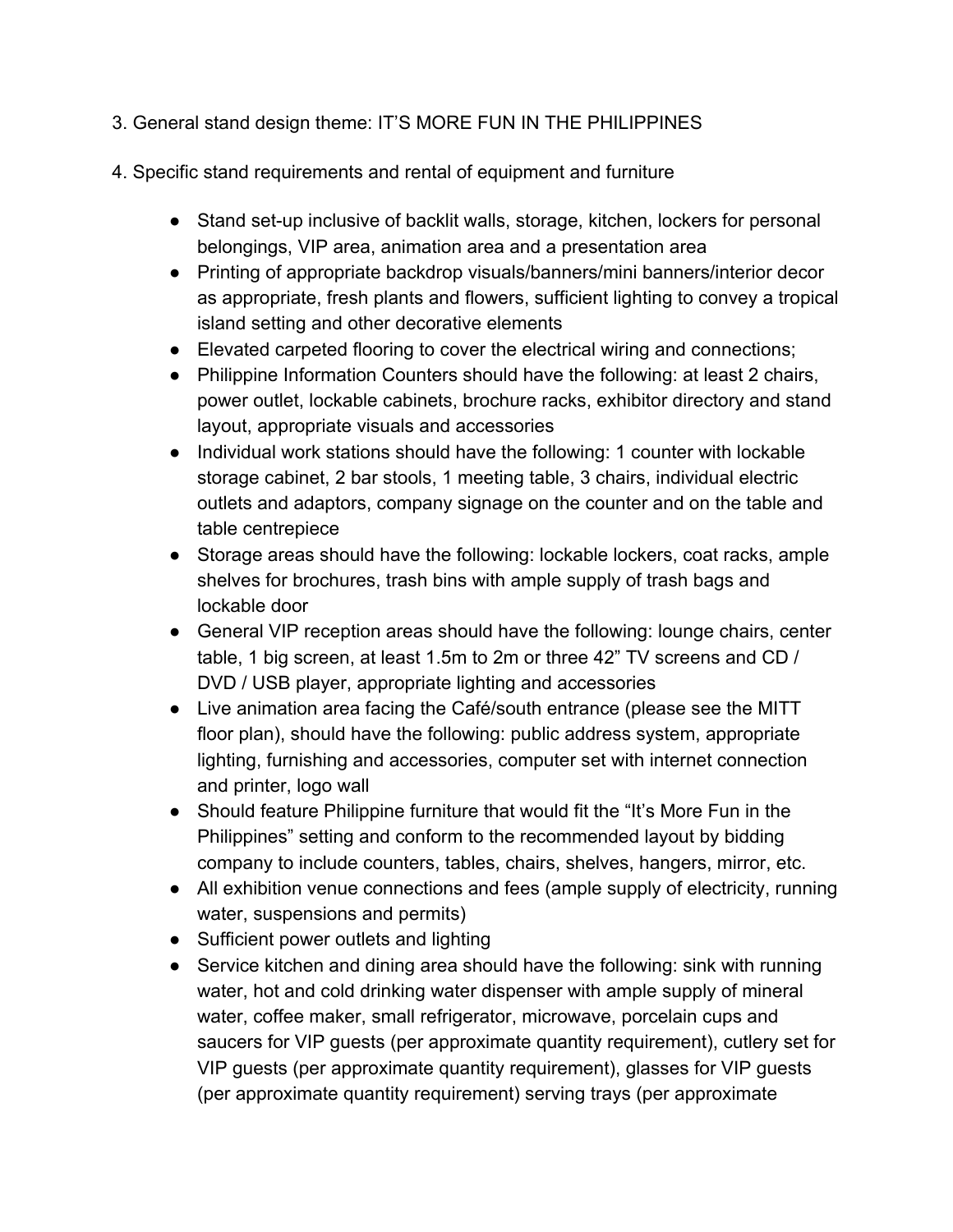quantity requirement), storage cabinet and shelves, trash bins with ample supply of trash bags, small eating areas with tables and bar stools, lockable door;

- Other accessories needed to achieve the desired theme
- Daily stand cleaning before the opening, during and the closing of the Philippine stand
- Stand construction, dismantling supervision, and stand maintenance for the duration of the fair
- Internet connection subscription with router at the stand using the official MITT service provider (accessible by the Philippine delegation members)

4.1 Included in the deliverables of the supplier as part of the ABC but are on loan

basis only :

- Chairs, bar stools, tables
- Coat and brochure racks, hangers and mirror
- Big screen or TV sets, CD/DVD/USB player, sound system and technical rider of the performers (powered speakers, audio mixer, shure, floor monitors, subwoofer)
- Hot and cold dispenser, coffee maker, refrigerator, microwave, sink
- Porcelain cups and saucers, glasses, cutlery set, serving trays
- Virtual reality goggles/equipment, etc. surfing/kayak
- C. Set-up and installation of the aforementioned booth while strictly following the

rules and regulations set by the fair/event organizers.

D. Dismantling inclusive of storage/disposal of the aforementioned booths/parts

and egress on the dates designated by the event organizers.

IV. TIME FRAME AND SCHEDULE OF WORK

The contract duration is for a period of three (3) months with the following

schedule of work:

1. March 10-13, 2017 Set-up of Philippine booth at the MITT 2017